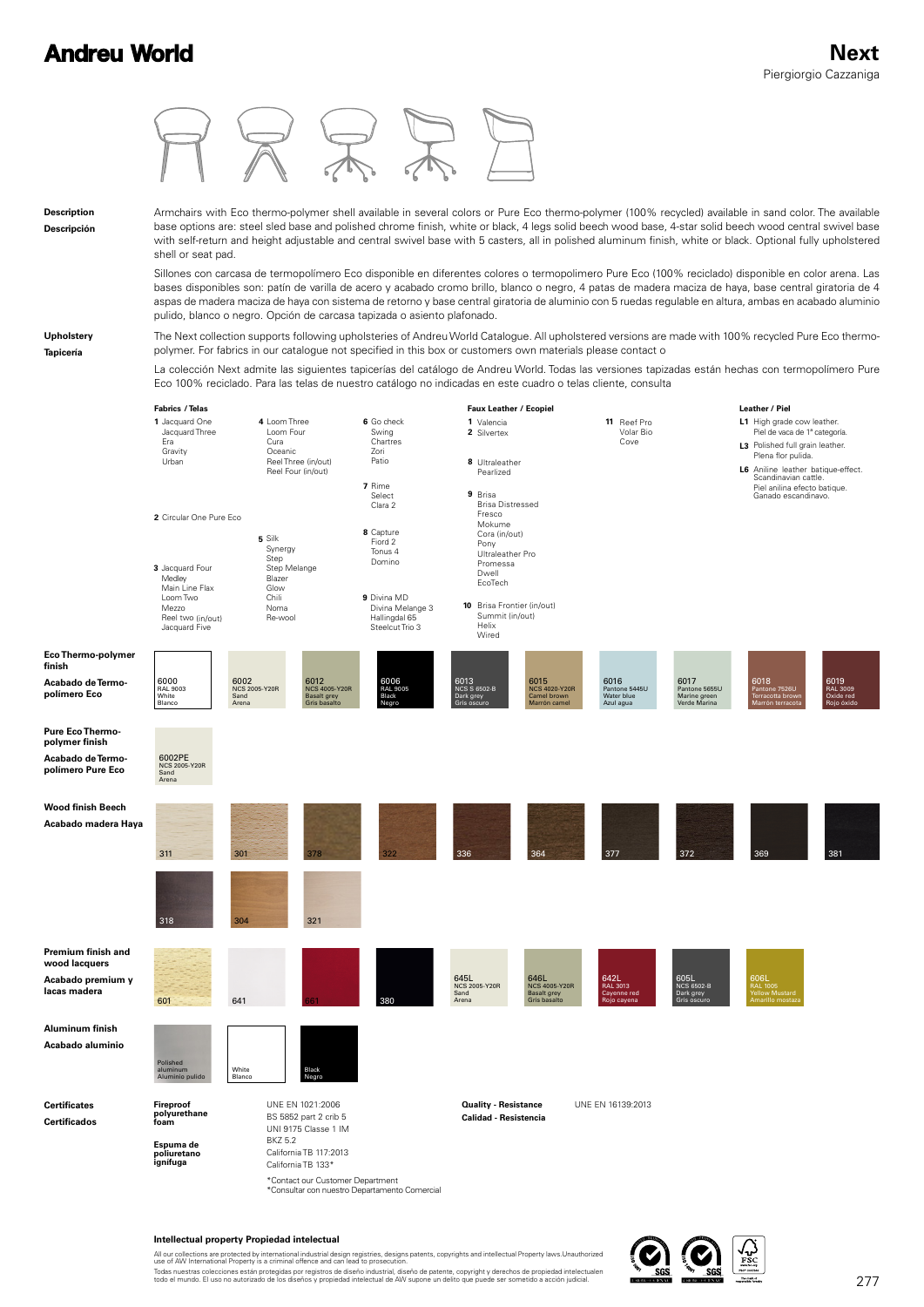#### **SO0495**

30.25 22.50 25.00 26.25 17.75

> TP 459

Armchair with Eco thermo-polymer shell available in several colors or Pure Eco thermo-polymer (100% recycled) available in sand color and steel sled base finished in polished chrome, white or black. Optional fully upholstered shell or upholstered seat pad. In upholstered versions the seat height increases 0.75 inches.

Sillón con carcasa de termopolímero Eco disponible en diferentes colores o termopolímero Pure Eco (100% reciclado) disponible en varios colores y base de patín de varilla de acero en acabado cromo brillo, blanco o negro. Opción de carcasa tapizada o asiento plafonado. En versiones tapizadas la altura de asiento aumenta 0.75 pulgadas.

|                                    | COM yards<br>per unit | COL<br>sq.ft |  |  |  |  |  |
|------------------------------------|-----------------------|--------------|--|--|--|--|--|
| Fully upholstered Carcasa tapizada |                       |              |  |  |  |  |  |
| 1 units                            | 2                     |              |  |  |  |  |  |
| 10 units or more                   |                       | 40.5         |  |  |  |  |  |

0.65

13.5

10 units or more

1 units 0.65

Seat pad Asiento plafonado

|                | 口 11,75 Ft         |
|----------------|--------------------|
|                | $\triangle$ 34 lbs |
| $ h  \times 1$ |                    |

| ł<br>I<br>×<br>۰.<br>۰, |  |
|-------------------------|--|

| Thermo-polymer shell |  |
|----------------------|--|

| Carcasa termopolímero                       |            |     |       |      |     |      |       |      |       |       |       |       |      |      |                |             |       |
|---------------------------------------------|------------|-----|-------|------|-----|------|-------|------|-------|-------|-------|-------|------|------|----------------|-------------|-------|
|                                             | <b>COM</b> | COL |       | 2    | 3   | 4    | 5     | 6    |       | 8     | 9     | 10    | 11   |      | L <sub>2</sub> | LЗ          | L6    |
|                                             | 960        | 999 | 0.038 | ,077 | 117 | .169 | 221,، | ,269 | 321,' | 1,370 | 1,426 | 1,478 | ,529 | ,576 | .761           | 2,099 2,997 |       |
| Fully upholstered shell<br>Carcasa tapizada |            |     |       |      |     |      |       |      |       |       |       |       |      |      |                |             |       |
|                                             | <b>COM</b> | COL |       | 2    | 3   | 4    | 5     | 6    |       | 8     | 9     | 10    | 11   |      | L <sub>2</sub> | L3          | ∟6    |
|                                             | 617        | 624 | 635   | 648  | 660 | 674  | 691   | 704  | 724   | 734   | 752   | 767   | 782  | 796  | 853            | 953         | 1,215 |
| Upholstered seat pad<br>Asiento plafonado   |            |     |       |      |     |      |       |      |       |       |       |       |      |      |                |             |       |

**SO0496**



TP 897 Armchair with Eco thermo-polymer shell available in several colors or Pure Eco thermo-polymer (100% recycled) available in sand color and 4- star solid beech wood swivel base. Optional fully upholstered shell or upholstered seat pad. In upholstered versions the seat height increases 0.75 inches.

Sillón con carcasa de termopolímero Eco disponible en diferentes colores o termopolímero Pure Eco (100% reciclado) disponible en color arena y base central giratoria de 4 aspas de madera maciza de haya. Opción de carcasa tapizada o asiento plafonado. En versiones tapizadas la altura de asiento aumenta 0.75 pulgadas.

|                                    | COM yards<br>per unit | COL<br>sq.ft |  |
|------------------------------------|-----------------------|--------------|--|
| Fully upholstered Carcasa tapizada |                       |              |  |
| 1 units                            |                       | 40.5         |  |
| 10 units or more                   |                       |              |  |
| Seat pad Asiento plafonado         |                       |              |  |

0.65

13.5

10 units or more

1 units 0.65

 $\Box$  11,5 Ft  $32$  lbs  $\overline{h}$  x1

Thermo-polymer shell Carcasa termopolímero

\$

|                                             | <b>COM</b> | COL      |       | 3                   | 4     | ხ           | -6    |                 | 8     | -9         | 10    | 11    |      | L <sub>2</sub> | L3                | L6     |
|---------------------------------------------|------------|----------|-------|---------------------|-------|-------------|-------|-----------------|-------|------------|-------|-------|------|----------------|-------------------|--------|
|                                             | .357       | $.398$ 1 | ,433  | 1,470 1,508         | 1,559 | 1,613       | 1,663 | 1,713           | 1,760 | $1,813$ 1. | ,860  | 1,911 | ,957 |                | 2,136 2,469 3,357 |        |
| Fully upholstered shell<br>Carcasa tapizada |            |          |       |                     |       |             |       |                 |       |            |       |       |      |                |                   |        |
|                                             | <b>COM</b> | COL      |       | $1 \quad 2 \quad 3$ | 4     |             | 5 6   | $7\overline{7}$ | - 8   | -9         | 10    | -11   | L1   | L2             |                   | ∟6     |
|                                             | .088       | .098     | 0.085 | 1,118 1,125         | 141.  | 1,153 1,169 |       | 1,180           | 1,196 | 1,207      | 1,218 | 1,233 | ,245 | .294           | 394,              | .672 ا |
| Upholstered seat pad<br>Antoneo platopoda   |            |          |       |                     |       |             |       |                 |       |            |       |       |      |                |                   |        |

Asiento plafonado

| Matte lacquered and<br>premium upcharge<br><b>SERIE</b><br>Incremento por<br>600<br>lacado mate v<br>55<br>premium | <b>SERIE</b><br>800 | <b>Bright lacquered</b><br>upcharge<br>Incremento por<br>lacado brillo | 75 |
|--------------------------------------------------------------------------------------------------------------------|---------------------|------------------------------------------------------------------------|----|
|--------------------------------------------------------------------------------------------------------------------|---------------------|------------------------------------------------------------------------|----|

Haya Beech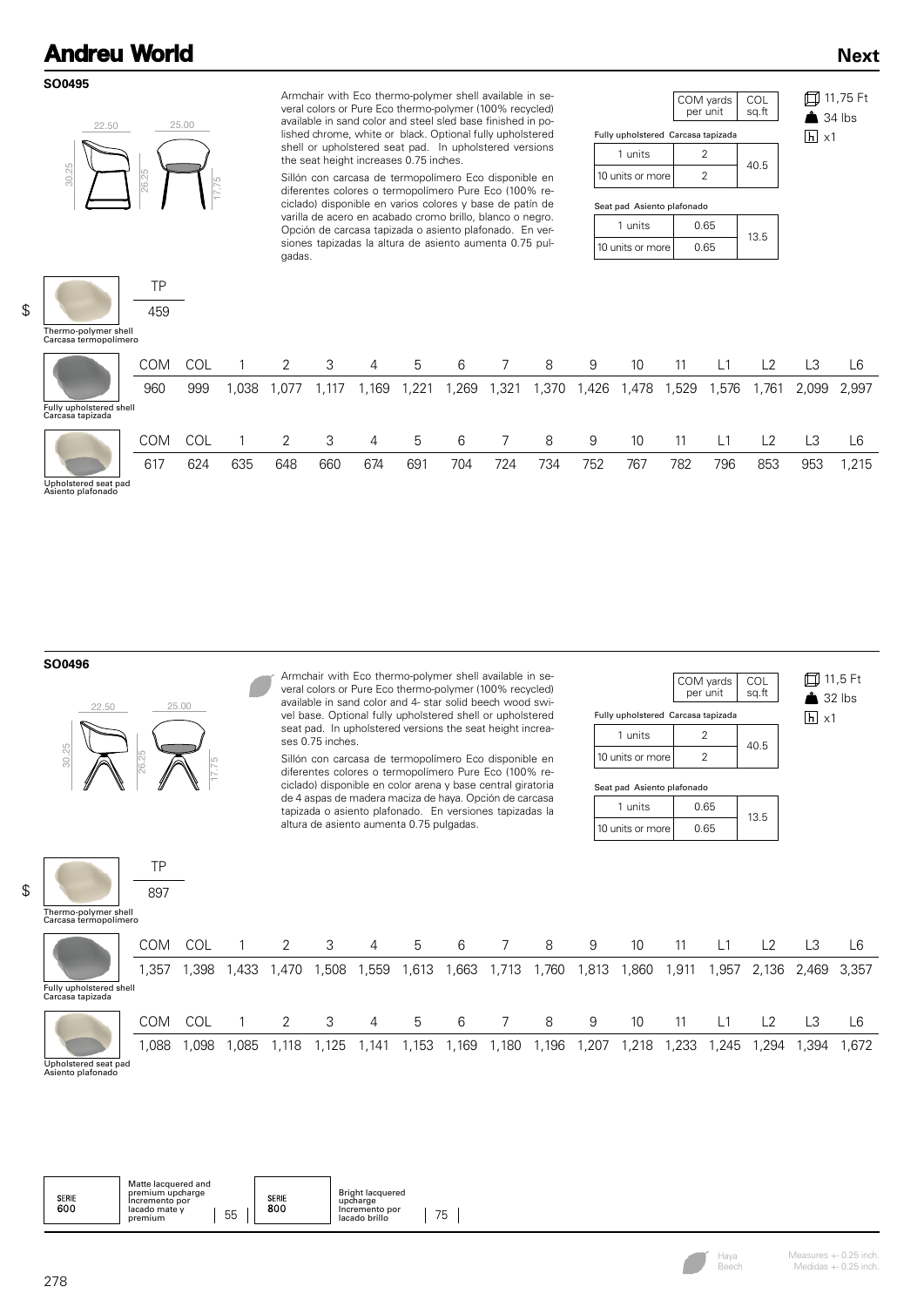**SO0497**

TP

Armchair with Eco thermo-polymer shell available in several colors or Pure Eco thermo-polymer (100% recycled) available in sand color and 4- legs solid beech wood legs. Optional fully upholstered shell or upholstered seat pad. In upholstered versions the seat height increases 0.75 inches.

Sillón con carcasa de termopolímero Eco disponible en diferentes colores o termopolímero Pure Eco (100% reciclado) disponible en color arena y base de 4 patas de madera maciza de haya. Opción de carcasa tapizada o asiento plafonado. En versiones tapizadas la altura de asiento aumenta 0.75 pulgadas.

|                                    | COM yards<br>per unit | COL<br>$\overline{sq}$ .ft |  |  |  |  |  |
|------------------------------------|-----------------------|----------------------------|--|--|--|--|--|
| Fully upholstered Carcasa tapizada |                       |                            |  |  |  |  |  |
| 1 units                            |                       | 40.5                       |  |  |  |  |  |
| 10 units or more                   |                       |                            |  |  |  |  |  |

0.65

13.5

10 units or more

1 units 0.65

Seat pad Asiento plafonado

|                   | 口 11,5 Ft          |
|-------------------|--------------------|
|                   | $\triangle$ 32 lbs |
| $\overline{h}$ x1 |                    |

**Next**

| i |  |
|---|--|

 $\mathbf{I}$ 

|                      | 667 |
|----------------------|-----|
| Thermo-polymer shell |     |

| Carcasa termopolímero                       |            |             |       |         |      |                |        |       |       |       |       |       |       |       |       |             |      |
|---------------------------------------------|------------|-------------|-------|---------|------|----------------|--------|-------|-------|-------|-------|-------|-------|-------|-------|-------------|------|
|                                             | <b>COM</b> | COL         |       |         | 3    | $\overline{4}$ | 5      | - 6   | 7     | 8     | 9     | 10    | 11    | L1    | L2    | L3          | L6   |
|                                             |            | 1,143 1,188 | 1,229 | 1,275 1 | ,318 | 1,373          | 433، ، | 1,489 | 1,545 | 1,604 | 1,663 | 1,718 | 1,778 | 1,778 | 2,031 | 2,264 3,292 |      |
| Fully upholstered shell<br>Carcasa tapizada |            |             |       |         |      |                |        |       |       |       |       |       |       |       |       |             |      |
|                                             | COM        | COL         |       |         | 3    | $\overline{4}$ | 5      | 6     | 7     | 8     | 9     | 10    | 11    | L1    | L2    | L3          | L6   |
|                                             | 822        | 829         | 842   | 853     | 869  | 880            | 893    | 908   | 925   | 941   | 956   | 971   | 984   | 996   | ,053  | .150        | .426 |
| I Inholstered seat nad                      |            |             |       |         |      |                |        |       |       |       |       |       |       |       |       |             |      |

Upholstered seat pad Asiento plafonado

| SERIE<br>600 | Matte lacquered and<br>premium upcharge<br>Incremento por<br>lacado mate v<br>premium | 36 | <b>SERIE</b><br>800 | <b>Bright lacquered</b><br>upcharge<br>Incremento por<br>lacado brillo | 50 |
|--------------|---------------------------------------------------------------------------------------|----|---------------------|------------------------------------------------------------------------|----|
|--------------|---------------------------------------------------------------------------------------|----|---------------------|------------------------------------------------------------------------|----|

#### **SO0498**



Armchair with Eco thermo-polymer shell available in several colors or Pure Eco thermo-polymer (100% recycled) available in sand color and aluminum central base with 5 casters, swivel and pneumatic height adjustment. Available in polished aluminum, white or black. Optional fully upholstered shell or upholstered seat pad.

Sillón con carcasa de termopolímero Eco disponible en diferentes colores o termopolímero Pure Eco (100% reciclado) disponible en color arena y base central giratoria de aluminio de 5 ruedas, regulable en altura y acabado aluminio pulido blanco o negro. Opción de carcasa tapizada o asiento plafonado.

|                                    | COM yards<br>per unit | COL<br>sq.ft |  |  |  |  |  |  |  |  |
|------------------------------------|-----------------------|--------------|--|--|--|--|--|--|--|--|
| Fully upholstered Carcasa tapizada |                       |              |  |  |  |  |  |  |  |  |
| 1 units                            |                       |              |  |  |  |  |  |  |  |  |
| 40.5<br>10 units or more           |                       |              |  |  |  |  |  |  |  |  |
| Seat pad Asiento plafonado         |                       |              |  |  |  |  |  |  |  |  |

0.65

13.5

10 units or more

1 units 0.65

11,75 Ft **32** lbs  $h \times 1$ 

\$

TP 874

Thermo-polymer shell Carcasa termopolímero

|                                             | <b>COM</b> | COL     |       | 2     | -3    | 4              | 5           | -6          | $\sqrt{2}$  | 8     | 9     | 10    | 11    | L1    | L <sub>2</sub> | L3.                           | L6          |
|---------------------------------------------|------------|---------|-------|-------|-------|----------------|-------------|-------------|-------------|-------|-------|-------|-------|-------|----------------|-------------------------------|-------------|
|                                             | .366       | 1.410 1 | .448  | 1,492 | 1,534 | 1,588          | 1,645       |             | 1,698 1,752 | 1,808 | 1,863 | 1,917 |       |       |                | 1,972 2,023 2,218 2,579 3,532 |             |
| Fully upholstered shell<br>Carcasa tapizada |            |         |       |       |       |                |             |             |             |       |       |       |       |       |                |                               |             |
|                                             | COM        | COL     |       | 1 2 3 |       | $\overline{4}$ |             | 5 6         |             | 7 8 9 |       | 10    | 11    | L1    | L2             |                               | L6          |
|                                             | .068       | .082    | 1,102 | l.107 | .121  |                | 1,139 1,154 | 1,172 1,192 |             | 1,207 | 1,225 | 1,243 | 1,258 | 1,278 | ,340           |                               | 1,416 1,713 |
| Upholstered seat pad<br>Antoneo platopoda   |            |         |       |       |       |                |             |             |             |       |       |       |       |       |                |                               |             |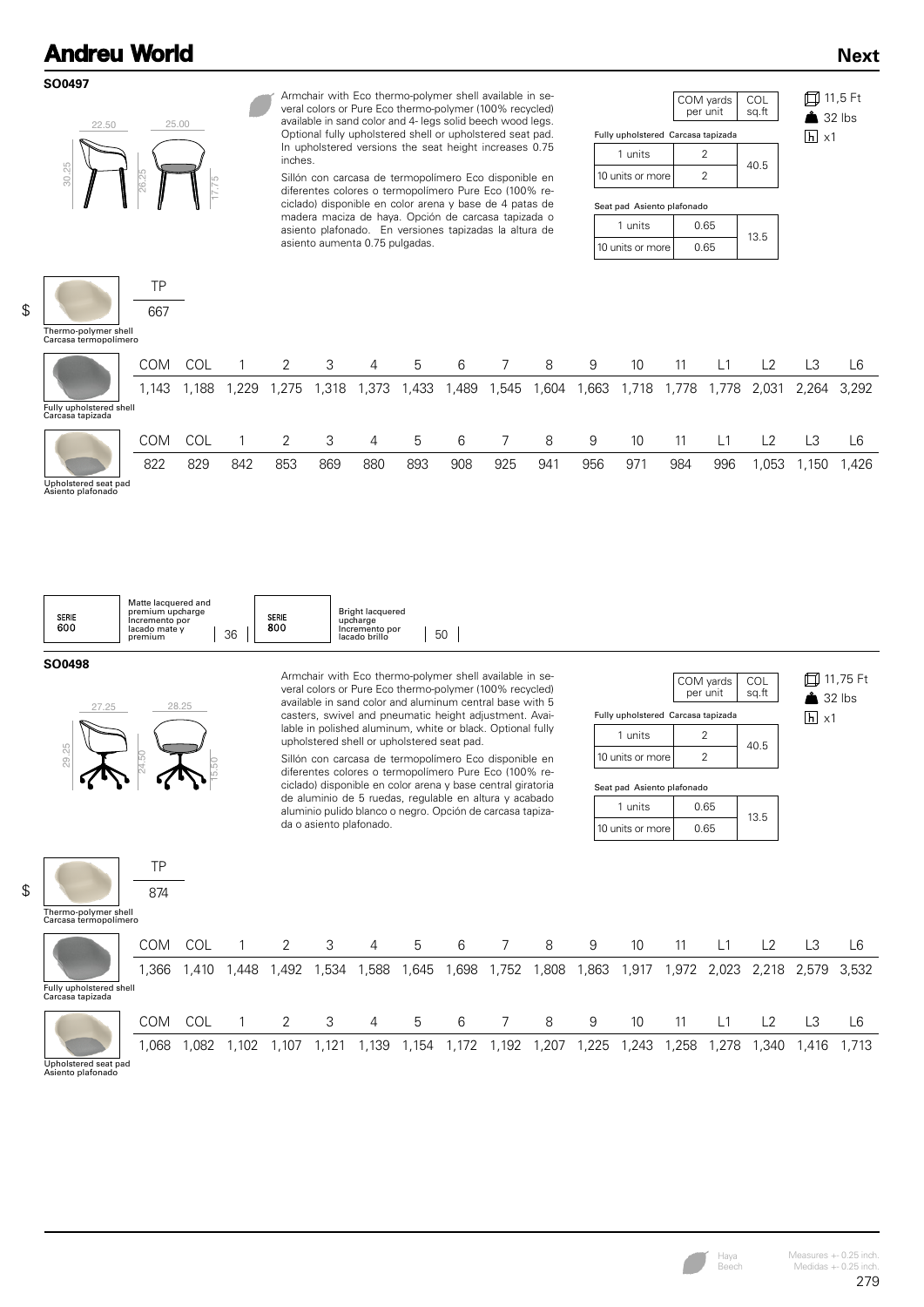27.25 28.25

24.50

┑

15.50

#### **SO0499**

29.25

\$

 $\Gamma$ 

**Contract Contract** 

Armchair with Eco thermo-polymer shell available in several colors or Pure Eco thermo-polymer (100% recycled) available in sand color and Eco thermo-polymer central base with 5 casters, swivel and pneumatic height adjustment, finished in black. Optional fully upholstered shell or upholstered seat pad.

Sillón con carcasa de termopolímero Eco disponible en diferentes colores o termopolímero Pure Eco (100% reciclado) disponible en color arena y base central giratoria de termopolímero Eco de 5 ruedas, regulable en altura y acabado negro. Opción de carcasa tapizada o asiento plafonado.

|                                    | COM yards<br>per unit | COL<br>sg.ft |  |  |  |  |  |  |  |
|------------------------------------|-----------------------|--------------|--|--|--|--|--|--|--|
| Fully upholstered Carcasa tapizada |                       |              |  |  |  |  |  |  |  |
| 1 units                            | 2                     |              |  |  |  |  |  |  |  |
| 10 units or more                   | 2                     | 40.5         |  |  |  |  |  |  |  |

0.65

13.5

10 units or more

1 units 0.65

Seat pad Asiento plafonado

11,5 Ft **4** 30 lbs  $h \times 1$ 

|                                               | 626     |  |  |
|-----------------------------------------------|---------|--|--|
| Thermo-polymer shell<br>Carcasa termopolímero |         |  |  |
|                                               | COM COL |  |  |

|                                             | <b>COM</b> | COL   |       |      |      | 4    | 5    | 6    |       | 8     | 9    | 10   |      |      |       |                   | ∟6    |
|---------------------------------------------|------------|-------|-------|------|------|------|------|------|-------|-------|------|------|------|------|-------|-------------------|-------|
|                                             | 1.085      | 1,128 | 1,161 | ,200 | ,243 | ,292 | ,341 | ,392 | 1,443 | 1,494 | ,543 | ,592 | ,643 | ,686 |       | 1,870 2,200 3,076 |       |
| Fully upholstered shell<br>Carcasa tapizada |            |       |       |      |      |      |      |      |       |       |      |      |      |      |       |                   |       |
|                                             | <b>COM</b> | COL   |       |      | 3    | 4    | 5    | 6    |       | 8     | 9    | 10   | 11   | L1   |       |                   | -6    |
|                                             | 792        | 803   | 814   | 825  | 840  | 853  | 870  | 882  | 898   | 915   | 928  | 944  | 959  | 972  | 1,024 | 1.124             | 1,389 |
| Upholstered seat pad<br>Asiento plafonado   |            |       |       |      |      |      |      |      |       |       |      |      |      |      |       |                   |       |

### Haya Beech